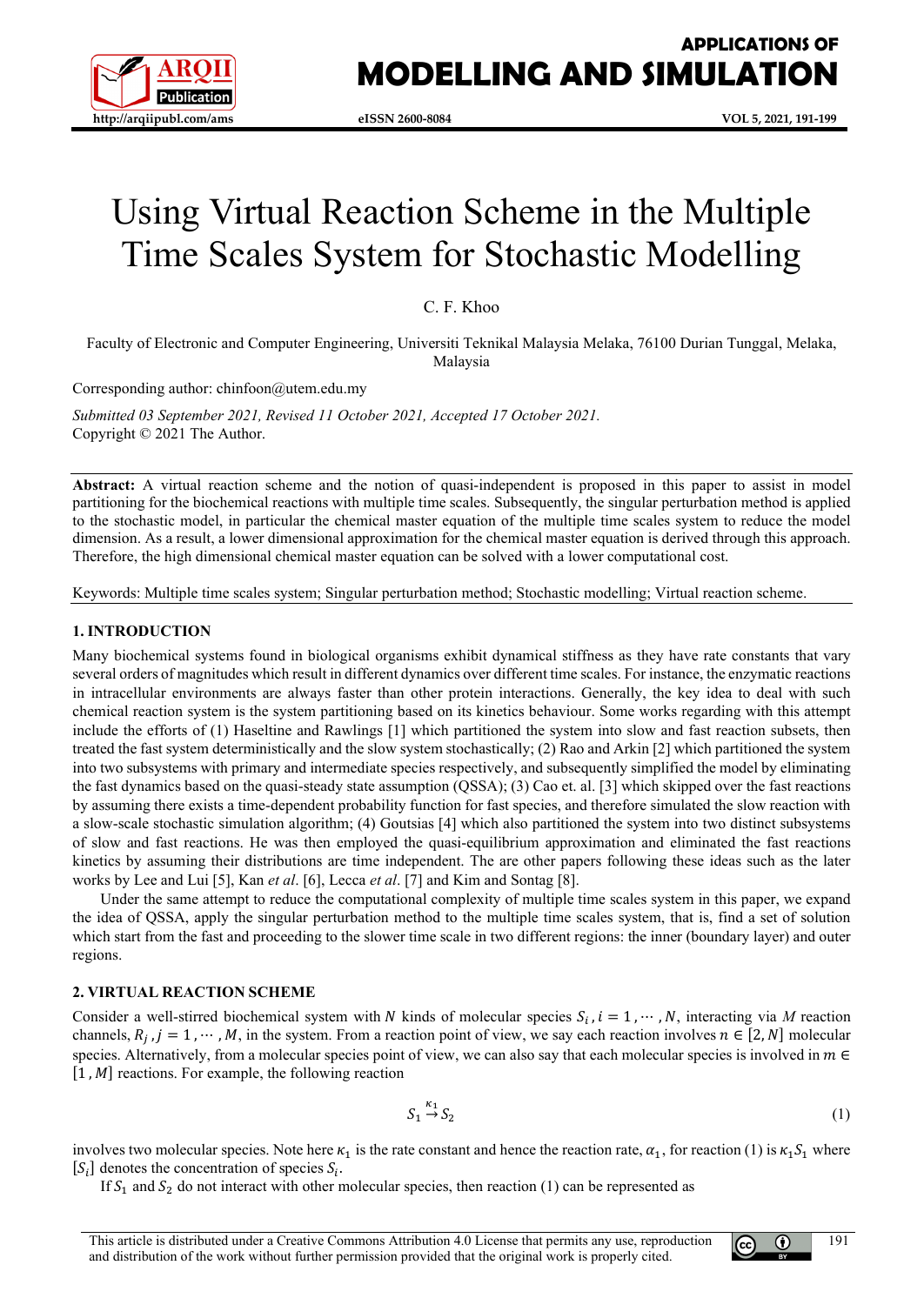$$
S_1 \stackrel{\kappa_1}{\to} \emptyset, \ \emptyset \stackrel{\kappa_1 [S_1]}{\longrightarrow} S_2 \tag{2}
$$

where the first reaction represents the decay of species  $S_1$  with reaction rate  $\gamma_1 = \kappa_1$  while the second reaction represents the production of  $S_2$  with reaction rate  $\gamma_2 = \kappa_1[S_1]$ . Note that Ø is a "virtual state" to which  $S_1$  decays and from which  $S_2$  is produced.

Obviously, the first type of reaction scheme (scheme (1)) is a more natural way to model the chemical kinetics of the dynamical biochemical processes mathematically. However, the second type of reaction scheme (scheme (2)) is preferable in this paper as we are focusing on the nature of the molecular species instead of the reaction kinetics.

The reaction scheme which is based on the molecular species (such as scheme (2)) is called the "virtual reaction" scheme here. The dynamics of the molecular species in the virtual reaction scheme are said to be "quasi-independent" as their dependencies are hidden in the reaction rate. For instance, the dependency of  $S_2$  on  $S_1$  is not shown directly in the virtual reaction  $\emptyset \rightarrow S_2$  but on its reaction rate  $\gamma_2 = \kappa_1[S_1]$ .

To illustrate the notion of virtual reaction scheme in more detail, let's consider the following example:

$$
S_1 \xleftarrow{\kappa_1} S_2 \xrightarrow{\kappa_3} S_3 \tag{3}
$$

The virtual reaction scheme of the reactions (3) can be represented as

$$
S_1 \to \emptyset, \gamma_1 = \kappa_1[S_1], \ \ \phi \to S_1, \ \gamma_2 = \kappa_3[S_2], S_2 \to \emptyset, \ \gamma_3 = (\kappa_2 + \kappa_3)[S_1], \ \ \phi \to S_2, \ \gamma_4 = \kappa_1[S_1], \phi \to S_3, \ \gamma_5 = \kappa_2[S_2].
$$
\n(4)

We can see that although molecular species  $S_2$  involved in three reactions, the two decay reactions of  $S_2$  have been combined into one as shown in the third reaction of scheme (4). In short, every molecular species in the virtual reaction scheme has at most two virtual reactions only, that is, production and decay. Under such a framework, all the reactions (such as synthesis, dephosphorylation, dissociation) which produce the species  $S_i$  are classified in the group of production while all the reactions (for instance degradation, phosphorylation, association) which consume the molecular species  $S_i$  in the system are put in the group of decay.

#### **2.1 Stochastic Modelling**

Consider a well-stirred system with *N* different kinds of molecular species,  $S_i$ ,  $i = 1, \dots, N$  and *M* reaction channels,  $R_i$ ,  $j =$ 1, …, M, in a fixed volume V. Let  $x_i$  denotes the number of molecules of species  $S_i$ . Then the state space of the system is  $\Omega \subset$ N<sup>N</sup> where the elements in the state space is **x** = [ $x_1$ , ⋅⋅⋅,  $x_N$ ]<sup>T</sup> ∈ Ω. Each reaction is characterised by a non-negative propensity function  $\alpha_j(x)$  and a stoichiometric vector  $v_j \in \mathbb{Z}_N$  which satisfies  $x + v_j \in \Omega$  for all  $x \in \Omega$  such that  $\alpha_j(x) \neq 0$ . Usually some mass conservation laws hold in such a system. That is, the sum of the number of molecules of some molecular species is equal to a constant number  $y_i \in \mathbb{Z}_+$  where  $y_i = \max\{x_i\}$  is the maximum copy number of molecules of a particular species  $S_i$ .

In general, the dynamics of the molecular species in this system can be represented stochastically with a chemical master equation (CME) as

$$
\frac{dP(\mathbf{x};t)}{dt} = \sum_{j=1}^{M} \alpha_j (\mathbf{x} + \mathbf{v}_j) P(\mathbf{x} + \mathbf{v}_j; t) - \alpha_j (\mathbf{x}) P(\mathbf{x}; t)
$$
(5)

where  $P(x; t)$  is the probability distribution of the states **x** at time *t*.

On the other hand, let us consider the virtual reaction scheme of this system. If the system has *N* different kinds of molecular species, there will be  $\eta$  (where  $\eta = N$ ,  $N + 1, \dots, 2N$ ) virtual reactions in the system. The state space of the system is  $\tilde{\Omega} \subset \mathbb{N}^N$  where the elements in the state space is  $\tilde{\mathbf{x}} = [x_1, \dots, x_N]^T \in \tilde{\Omega}$ . Note that if there are no mass conservation laws applied in the actual reaction scheme, then  $|\Omega| = |\overline{\Omega}|$ , otherwise  $|\Omega| < |\overline{\Omega}|$ . This is because mass conservation laws are not applied in the virtual reaction scheme.

Each virtual reaction is characterised by a propensity function  $\gamma_j(\tilde{\mathbf{x}})$ ,  $j = 1, \dots, \eta$ , and a stoichiometric vector  $\tilde{\mathbf{v}}_j \in \mathbb{Z}^N$ which satisfies  $\tilde{\mathbf{x}} + \tilde{\mathbf{v}} \in \tilde{\Omega}$  for all  $\tilde{\mathbf{x}} \in \tilde{\Omega}$  such that  $\gamma_i(\tilde{\mathbf{x}}) \neq 0$  in the virtual reaction scheme. More precisely, let  $\tilde{\gamma}_i(\tilde{\mathbf{x}})$  determine the transition rate of the reaction  $R_j$ , if reaction  $R_j$  is a reaction of production type (which produces species  $S_i$ ), then  $\gamma_j(\tilde{\mathbf{x}})$  =  $\widetilde{\gamma}_i(\widetilde{\mathbf{x}}) \times \delta_i(\widetilde{\mathbf{x}})$  where  $\delta_i(\widetilde{\mathbf{x}})$  is a Kronecker delta function:

$$
\delta_i(\tilde{\mathbf{x}}) = \begin{cases} 0, & \text{if } x_i \ge y_i \\ & \text{otherwise} \end{cases} . \tag{6}
$$

This is reasonable, otherwise the propensity defines a gain of mass for a state where no such gain is expected. That is, in the state  $x_i \geq y_i$ , we do not expect any production to get  $x_i \geq y_i + 1$  which is outside  $\overline{\Omega}$ , hence we set  $\gamma_i(\tilde{\mathbf{x}}) = 0$  when  $x_i \geq y_i$ . On the contrary, if  $R_i$  is a reaction of decay type (which consumes species  $S_i$ ), the Kronecker delta function term is not necessary as  $\tilde{\gamma}_i(\tilde{\mathbf{x}})$  for the decay of species  $S_i$  is of the form  $\tilde{\gamma}_i(\tilde{\mathbf{x}}) = \kappa x_i$ ,  $x_i \in \mathbb{N}$  where  $\kappa$  is the rate constant. Hence when  $x_i = 0$ ,  $\widetilde{\gamma}_i(\widetilde{\mathbf{x}}) = 0$ . Consequently, the propensity function of any decay reaction  $R_i$  is  $\gamma_i(\widetilde{\mathbf{x}}) = \widetilde{\gamma}_i(\widetilde{\mathbf{x}})$ .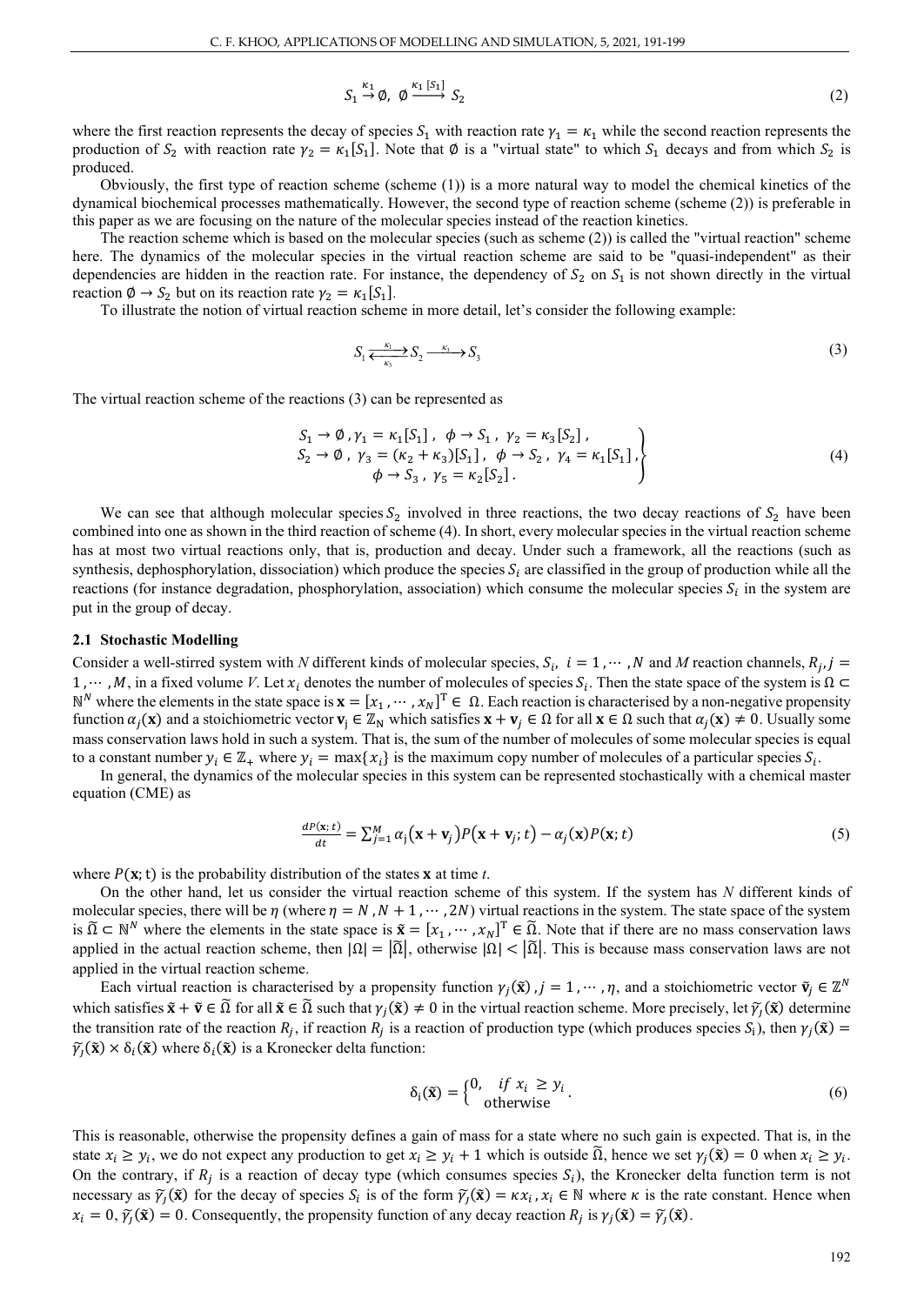Under such a framework, the dynamics of the virtual reaction scheme can be represented stochastically as

$$
\frac{d\tilde{P}(\tilde{\mathbf{x}};t)}{dt} = \sum_{j=1}^{\eta} \gamma_j (\tilde{\mathbf{x}} + \tilde{\mathbf{v}}_j) P(\tilde{\mathbf{x}} + \tilde{\mathbf{v}}_j; t) - \gamma_j (\tilde{\mathbf{x}}) P(\tilde{\mathbf{x}}; t). \tag{7}
$$

Subsequently, we will look at the marginal probability, expected value, variance and covariance of the molecular species to investigate whether a virtual reaction scheme can be used as an approximate model for the actual reaction scheme in any stochastic modelling. Let us take the reactions (1) and (2) as the example again, that is,  $\kappa_1$  is the rate constant. The CMEs for actual reaction and virtual reaction schemes can be written as follows:

$$
\frac{dP(x_1, x_2; t)}{dt} = \kappa_1(x_1 + 1)P(x_1 + 1, x_2 - 1; t) - \kappa_1 x_1 P(x_1, x_2; t),
$$
\n(8)

$$
\frac{dP(x_1, x_2; t)}{dt} = \kappa_1(x_1 + 1)\tilde{P}(x_1 + 1, x_2; t) - \kappa_1 x_1 \tilde{P}(x_1, x_2; t)
$$

$$
+\kappa_1 x_1 \delta_2(x_1, x_2-1)\tilde{P}(x_1, x_2-1; t) -\kappa_1 x_1 \delta_2(x_1, x_2)\tilde{P}(x_1, x_2; t).
$$
\n(9)

The reaction scheme (1) shows that the number of molecules of  $S_1$ ,  $x_1$ , decreases one while number of molecules for  $S_2$ ,  $x_2$ , increases one in each reaction, so the corresponding stoichiometric vector is  $[-1, +1]^T$ . The propensity function is the product of the rate constant and the number of reactant molecules, so for the reaction scheme (1),  $\alpha_i(\mathbf{x}) = \kappa_1 x_i$ . Consequently, when reaction fires,  $\alpha_j$  ( $\mathbf{x} + \mathbf{v}_j$ ) =  $\kappa_1$ ( $\kappa_1$  + 1). Based on the stoichiometric vector, the probability  $P(\mathbf{x} + \mathbf{v}_j; t)$  in Equation (5) becomes  $P(x_1 + 1, x_2 - 1; t)$ . So Equation (5) can be interpreted more specifically as Equation (8) for reaction scheme (1). On the other hand, there are two reactions being considered in reaction scheme (2). In the first equation, *x*<sup>1</sup> loses one molecule when the reaction fires, while  $x_2$  gains extra one molecule in the second reaction. In general, the dynamics of these virtual reactions can be represented stochastically by Equation (7). We may rewrite Equation (7) as Equation (9) specifically for reaction scheme (2), that is, by considering the first two terms in the right-hand side of the Equation (9) represents the first reaction with a lost of  $x_1$  and the stoichiometric vector is  $\tilde{v}_1 = [-1, 0]^T$ , while the next two terms in the right-hand side of the Equation (9) represents the second reaction which shows a gain of  $x_2$  with the stoichiometric vector  $\tilde{\mathbf{v}}_2 = [0, +1]^T$ .

Based on these equations, the time evolution of the marginal probabilities, expected values, variances and covariances of the molecular species  $S_1$  and  $S_2$  for both reaction schemes are shown in Table 1. Note that expected value can be determined by multiplying  $x_i$  to the marginal probablity of  $x_i$  and summing over all  $x_i$  later. Variance is found by multiplying  $x_i^2$  to the marginal probablity of  $x_i$  and summing over all  $x_i$ , then minus the square of the expected value of  $x_i$ ,  $\mu_{x_1}^2$ . The covariance, on the other hand, can be found by multiplying the marginal probablity with  $x_1$  and  $x_2$ , then summing over all  $x_1$  and  $x_2$ , subsequently minus the product of expected values of  $x_1$  and  $x_2$ . We can see in the Table 1 that if the molecular species is only involved in decay types of reaction, then its marginal distribution, expected value and variance derived from both actual reaction and virtual reaction schemes are exactly same. Otherwise, if the molecular species is involved in production types of reaction, then the virtual reaction scheme is a good approximation to the actual reaction scheme when  $\zeta(t)$  is very small, that is, if  $\tilde{P}(x_1, y_2; t)$  is approximately zero. Both reaction schemes have different covariances as the relationship between molecular species are different; that is, these species depend on each other in the actual reaction scheme, but have a quasiindependent relationship in the virtual reaction scheme.

| Time evolution of                                | Actual reaction scheme                                                                                           | Virtual reaction scheme                                                   |
|--------------------------------------------------|------------------------------------------------------------------------------------------------------------------|---------------------------------------------------------------------------|
| Marginal<br>probability<br>distribution of $S_1$ | $\frac{dP_{x_1}}{dt} = \sum_{x_2=0}^{1} \kappa_1(x_1 + 1) P(x_1 + 1, x_2; t)$<br>- $\kappa_1 x_1 P(x_1, x_2; t)$ | $\frac{d\tilde{P}_{x_1}}{dt} = \frac{dP_{x_1}}{dt}$                       |
| Marginal<br>probability<br>distribution of $S_2$ | $\frac{dP_{x_2}}{dt} = \sum_{x_1=0}^{1} \kappa_1 x_1 P(x_1, x_2 - 1; t)$<br>- $\kappa_1 x_1 P(x_1, x_2; t)$      | $\frac{dP_{x_2}}{dt} = \frac{dP_{x_2}}{dt} + \zeta$                       |
| Expected value of<br>$S_1$                       | $\frac{d\mu_{x_1}}{dt} = -\kappa_1 \mu_{x_1}$                                                                    | $\frac{d\tilde{\mu}_{x_1}}{dt} = \frac{d\mu_{x_1}}{dt}$                   |
| Expected value of<br>S <sub>2</sub>              | $\frac{d\mu_{x_2}}{dt} = \kappa_1 \mu_{x_1}$                                                                     | $\frac{d\tilde{\mu}_{x_2}}{dt} = \frac{d\mu_{x_2}}{dt} - \zeta$           |
| Variance of $S_1$                                | $\frac{d\sigma_{x_1}^2}{dt} = \kappa_1 \mu_{x_1} - 2\kappa_1 \sigma_{x_1}^2$                                     | $\frac{d\tilde{\sigma}_{x_1}^2}{dx_1^2} = \frac{d\sigma_{x_1}^2}{dx_1^2}$ |

Table 1. Comparison of the time evolution of the marginal probability distributions, expected values, variances and covariances of  $S_1$  and  $S_2$  of actual reaction and virtual reaction schemes.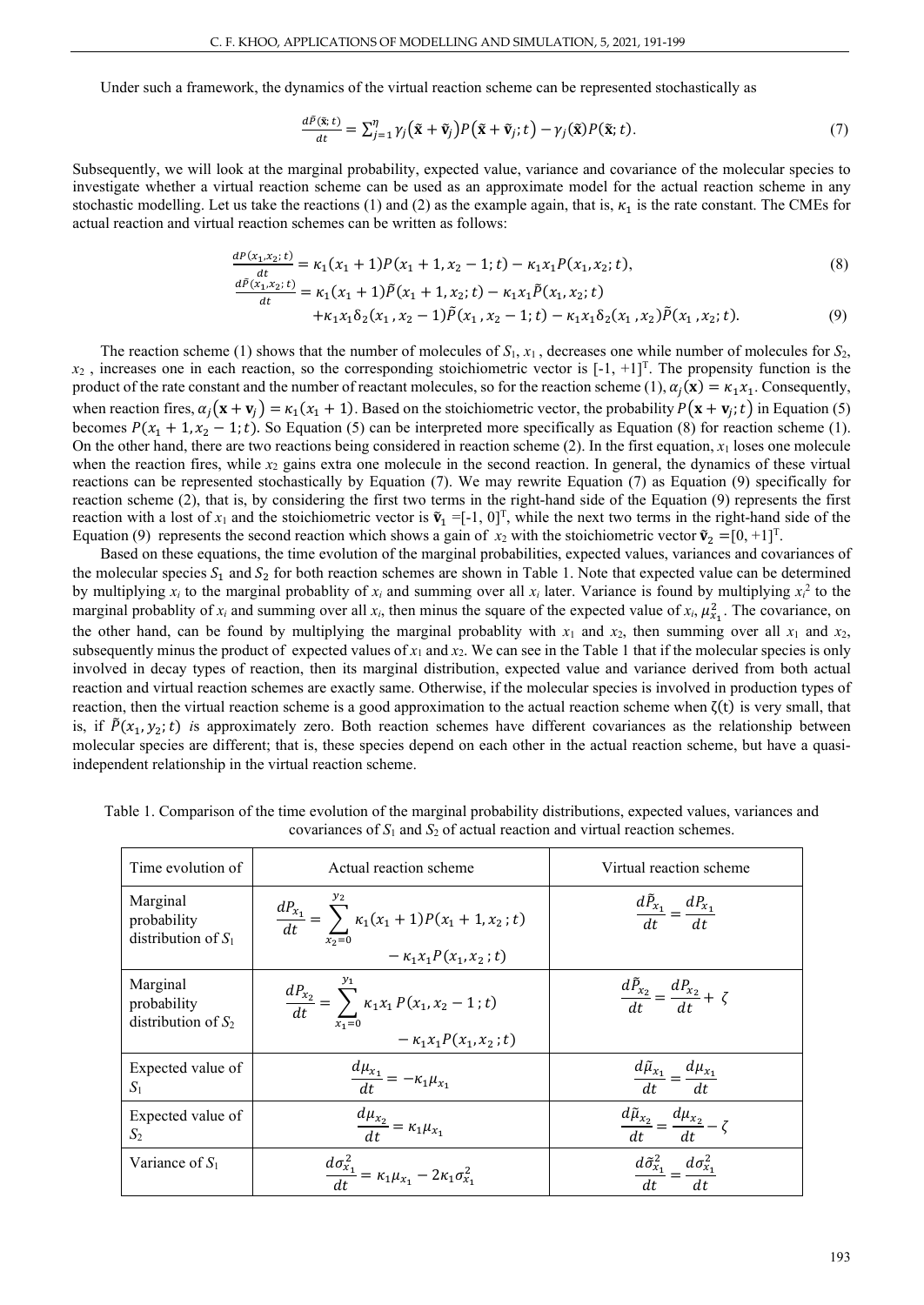| Variance of $S_2$ | $\frac{d\sigma_{x_2}^2}{dt} = \kappa_1 \mu_{x_1} + 2\kappa_1 \sigma_{x_1 x_2}$          | $d\tilde{\sigma}_{x_2}^2$<br>$\frac{1}{2} = \frac{d\sigma_{x_2}^2}{dt} - \zeta(2y_2 + 1 - 2\mu_{x_2})$                   |
|-------------------|-----------------------------------------------------------------------------------------|--------------------------------------------------------------------------------------------------------------------------|
| Covariance        | $\frac{d\sigma_{x_1x_2}}{dt} = \kappa_1(-\mu_{x_1} + \sigma_{x_1}^2 - \sigma_{x_1x_2})$ | $\frac{d\tilde{\sigma}_{x_1x_2}}{dx_1} = \kappa_1(-\mu_{x_1}^2 + \sigma_{x_1}^2 - \sigma_{x_1x_2})$<br>$+\zeta\mu_{x_1}$ |

Note:

$$
P_{x_1}(t) = \sum_{x_2=0}^{y_2} P(x_1, x_2; t), \quad \tilde{P}_{x_1}(t) = \sum_{x_2=0}^{y_2} \tilde{P}(x_1, x_2; t)
$$
  
\n
$$
P_{x_2}(t) = \sum_{x_1=0}^{y_1} \sum_{x_2=0}^{y_2} x_1 P(x_1, x_2; t), \quad \tilde{P}_{x_2}(t) = \sum_{x_1=0}^{y_1} \sum_{x_2=0}^{y_2} x_1 \tilde{P}(x_1, x_2; t)
$$
  
\n
$$
\mu_{x_1}(t) = \sum_{x_1=0}^{y_1} \sum_{x_2=0}^{y_2} x_1 P(x_1, x_2; t), \quad \tilde{\mu}_{x_1}(t) = \sum_{x_1=0}^{y_1} \sum_{x_2=0}^{y_2} x_1 \tilde{P}(x_1, x_2; t)
$$
  
\n
$$
\mu_{x_2}(t) = \sum_{x_1=0}^{y_1} \sum_{x_2=0}^{y_2} x_2 P(x_1, x_2; t), \quad \tilde{\mu}_{x_2}(t) = \sum_{x_1=0}^{y_1} \sum_{x_2=0}^{y_2} x_2 \tilde{P}(x_1, x_2; t)
$$
  
\n
$$
\sigma_{x_1}^2(t) = \sum_{x_1=0}^{y_1} \sum_{x_2=0}^{y_2} x_1^2 P(x_1, x_2; t) - \mu_{x_1}^2, \quad \tilde{\sigma}_{x_1}^2(t) = \sum_{x_1=0}^{y_1} \sum_{x_2=0}^{y_2} x_1^2 \tilde{P}(x_1, x_2; t) - \tilde{\mu}_{x_1}^2
$$
  
\n
$$
\sigma_{x_2}^2(t) = \sum_{x_1=0}^{y_1} \sum_{x_2=0}^{y_2} x_2^2 P(x_1, x_2; t) - \mu_{x_2}^2, \quad \tilde{\sigma}_{x_2}^2(t) = \sum_{x_1=0}^{y_1} \sum_{x_2=0}^{y_2} x_2^2 \tilde{P}(x_1, x_2; t) - \tilde{\mu}_{x
$$

## **3. VIRTUAL REACTION SCHEME OF THE MULTIPLE TIME SCALES SYSTEM**

Consider a well-stirred biochemical system. Suppose the chemical kinetics of the molecular species vary several orders of magnitude, so that we can classify the molecular species into two groups, namely the slowly evolving primary species,  $S_f$ , and highly reactive intermediate species,  $S_s$ . To illustrate the notion of primary species and intermediate species in more detail, consider a reaction scheme where molecular species *A* is converted into molecular species *B* through the formation of another molecular species *C*, that is

$$
A \to C \to B \tag{10}
$$

instead of  $A \rightarrow B$  directly. Then the species *A* and *B* are called the primary species while *C* is the intermediate species. Basically, the intermediate species are highly reactive, and their molecular levels always approach a stable value at a rate faster than the other species do, whereas primary species evolve slowly in the system.

In general, a multiple time scales system usually contains reactions of type (10). In this paper, we are interested in a multiple time scales system under the following conditions:

- (a) The mass conservation law holds such that nonzero probabilities only occur for  $x_f + x_s = x_T$  where  $x_f$  and  $x_s$  denote the number of molecules of intermediate and primary species respectively and  $x<sub>T</sub>$  is fixed throughout the system.
- (b) Let  $\epsilon$  be a small positive constant such that  $0 < \epsilon \le 1$  and let  $\kappa = \frac{\kappa_d}{\kappa_p}$  where  $\kappa_p$  and  $\kappa_d$  are the production and decay rates respectively of the intermediate species. Then, the values of  $\kappa_d$  are always much larger than  $\kappa_p$  in the system, such that the parameter  $\frac{1}{\kappa}$  always less than the small parameter  $\epsilon$ ;
- (c) The number of molecules of the primary species is always much smaller than  $\kappa$  and therefore very little amount of intermediate species are formed at any time in the system.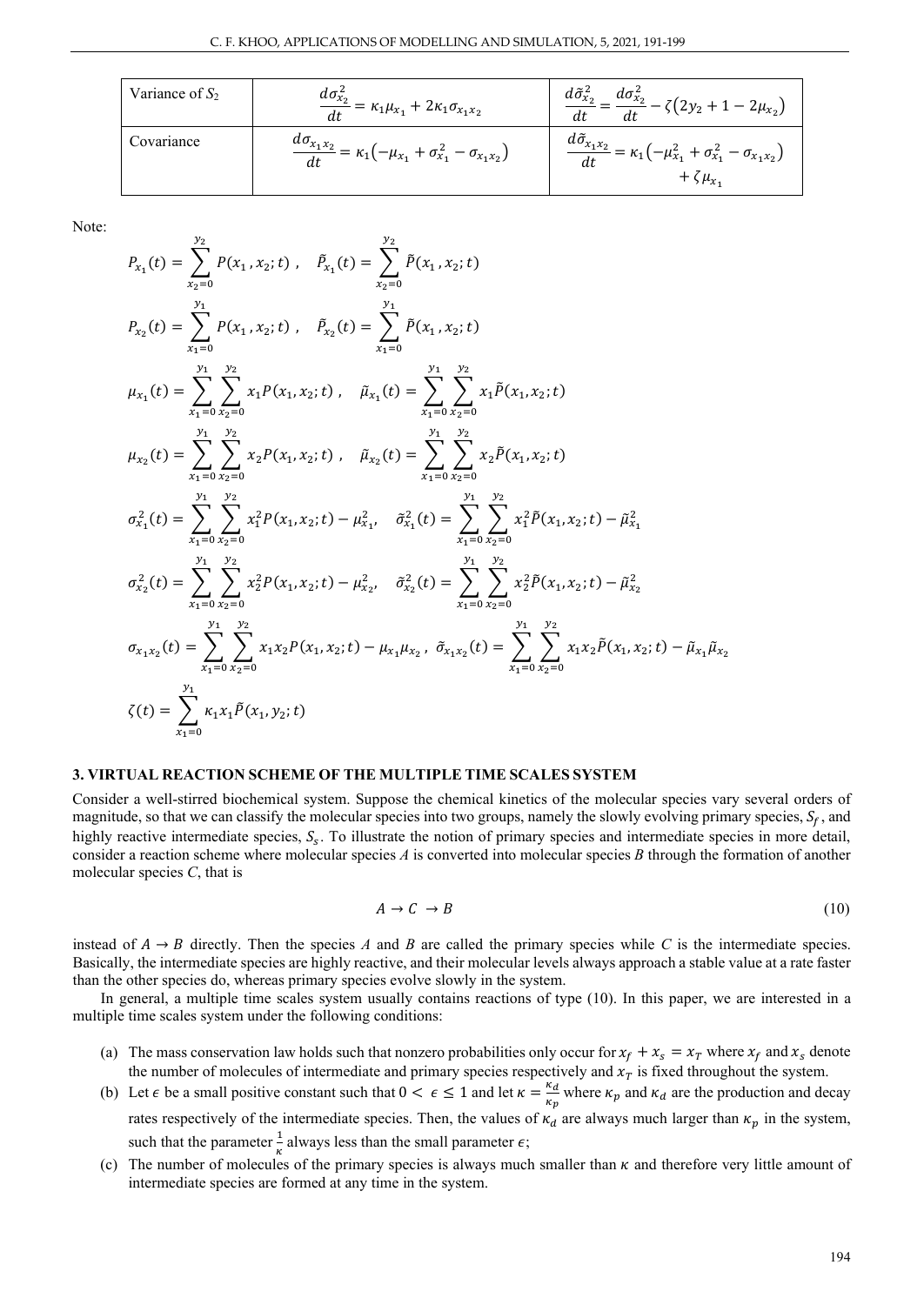(d) If  $\alpha_d^*$  is the maximum of the propensity function  $\alpha_d(x)$  for the decay of the primary species, and  $\alpha_p^*$  is the maximum of the propensity function  $\alpha_p(\mathbf{x})$  for the production of the primary species, then  $\alpha_p^*$  is at least less than or equal to  $\alpha_d^*$ . Note that  $\alpha_d(\mathbf{x})$  and  $\alpha_p(\mathbf{x})$  are the propensities function of actual reaction scheme and **x** is the state of the multiple time scales system.

Systems demonstrating multiple time scales always lead to computational difficulties. Anyway, the computational effort required can be reduced if the dynamics of different types of species can be simulated independently of each other in the multiple time scales system. Nonetheless, the occurrence of a reaction in a system may cause the population levels of both primary and intermediate species to change simultaneously. In such a situation, we may not able to simulate the dynamics of the primary species without also simulating dynamics of the intermediate species, and vice versa. With this issue in mind, the virtual reaction scheme which has proposed in the preceding section will be used to replace the actual reaction scheme, hence the dynamics of the primary and intermediate species can be numerically simulated separately. Under the conditions (a)-(d), the virtual reaction scheme is a good approximation to the actual reaction scheme in the multiple time scales system. By assuming that no reaction is shared by any two or more species allows us to simulate reactions related to the primary species without also simulating intermediate species reactions. This enables lower dimensional simulations in the singular perturbation study.

#### **4. SINGULAR PERTURBATION METHOD**

Consider the virtual reaction scheme in a multiple time scales system with highly reactive intermediate species  $S_f$  and slowly evolving primary species  $S_s$ . The state space of the system is  $\tilde{\Omega} \subset \mathbb{N}^N$  where the elements in the state space is  $\mathbf{x} = [\mathbf{x}_f, \mathbf{x}_s]^T \in$  $\tilde{\Omega}$ . Let  $N = \tilde{n} + \tilde{m}$ ,  $\mathbf{x_f} = [x_{f_1}, x_{f_2}, \dots, x_{f_{\tilde{n}}}]$  where  $x_{f_i}$ ,  $i = 1, \dots, \tilde{n}$ , denotes the number of molecules of *i*-th intermediate species  $S_{f_i}$ , then  $\mathbf{x_f} \in \tilde{\Omega}_1$ ,  $\tilde{\Omega}_1 \subset \mathbb{N}^n$ ; while  $\mathbf{x_s} = [x_{s_1}, x_{s_2}, \dots, x_{s_{\tilde{m}}}]$  where  $x_{s\ell}$ ,  $\ell = 1, \dots, \tilde{m}$ , denotes the number of molecules of  $\ell$ -th primary species  $S_{s\ell}$ , hence  $\mathbf{x}_s \in \tilde{\Omega}_2$ ,  $\tilde{\Omega}_2 \subset \mathbb{N}^m$ . Furthermore, let  $M_f$  be the set of reactions  $R_{f_j}$ ,  $j = 1, \dots, r_1$ , which involve the intermediate species, and let  $M_s$  be the set of reaction  $R_{s_k}$ ,  $k = 1, \dots, r_2$ , which involve the primary species. Each reaction  $R_{f_j}$  is characterised by a propensity function  $\lambda_j(x)$  and a stoichiometric vector  $\mathbf{v}_j^f$ . Likewise, each reaction  $R_{s_k}$  is characterised by a propensity function  $\beta_k(x)$  and a stoichiometric vector  $\mathbf{v}_k^s$ .

The dynamics of this system can be represented stochastically by a compact matrix-vector form of CME as

$$
\frac{dP_{\epsilon}(x;t)}{dt} = \frac{1}{\epsilon} \mathbf{A}_f P_{\epsilon}(x_f, x_s; t) + \mathbf{A}_s P_{\epsilon}(x_f, x_s; t), \quad \mathbf{A}_f, \mathbf{A}_s \in R^{\tilde{\Omega} \times \tilde{\Omega}}
$$
(11)

where matrices  $A_f$  and  $A_s$  contain the propensities representing transition rates of intermediate and primary species respectively. Note that since the multiple time scales system discussed here is a singularly perturbed system, we prefer to use the notation  $P_{\epsilon}(\cdot)$  instead of  $P(\cdot)$  in Equation (11) and in the following discussion.

To expand the work in Khoo and Hegland [9], the singular perturbation method is applied instead of QSSA to this multiple time scales system to get two sets of solutions in two different regions (boundary layer and outer region). This is discussed in subsections 4.1 and 4.2. Finally, these solutions are matched to obtain the uniform solution in the subsection 4.3.

#### **4.1 Outer Solution**

To find the outer approximation to the solution of (11), let's rewrite Equation (11) as  $\epsilon \frac{dP_e(x;t)}{dt} = A_f P_e(x_f, x_s; t) +$  $\epsilon A_s P_{\epsilon}(x_f, x_s; t)$ . Then by setting  $\epsilon = 0$ , we will get  $A_f \hat{P}(x_f, x_s; t) = 0$ . Here  $\hat{P}(x_f, x_s; t) = \hat{P}(x_f, x_s)$  as  $\hat{P}(x_f, x_s; t)$  is time invariant. Note that  $\hat{P}(\cdot)$  instead of  $P_{\epsilon}(\cdot)$  is used here so that the probability distribution of the unperturbed system can be distinguished from the probability distribution of the original system (11).

For a particular fixed  $x_s$ , we have

$$
\mathbf{A}_{fs}\hat{P}(x_f|x_s) = 0,\tag{12}
$$

hence the conditional probability  $\hat{P}(x_f|x_s)$  has a stationary distribution. As a consequence, the dynamics of the primary species are the major concern in the outer approximation. The solution of (12) can be used to determine the conditional expectation; that is,  $\hat{E}[x_f | x_s] = \sum_{x_f} x_f \hat{P}(x_f | x_s)$ .

On the other hand, by summing the Equation (11) over  $x_f$ , we obtain a CME for the marginal probability of  $x_s$ :

$$
\frac{d\widetilde{P_{\epsilon}}(x_{s};t)}{dt} = \sum_{k \in M_{S}} \widetilde{p}_{k}(x_{s} - v_{k}^{S}) \widetilde{P_{\epsilon}}(x_{s} - v_{k}^{S};t) - \widetilde{p}_{k}(x_{s}) \widetilde{P_{\epsilon}}(x_{s};t)
$$
(13)

with the propensity function

$$
\tilde{\gamma}_k(x_s) = \sum_{x_f} \beta_k(x_f, x_s) \,\tilde{P}_{\epsilon}(x_f | x_s; t) \approx \beta_k(\tilde{E}[x_f | x_s; t], x_s). \tag{14}
$$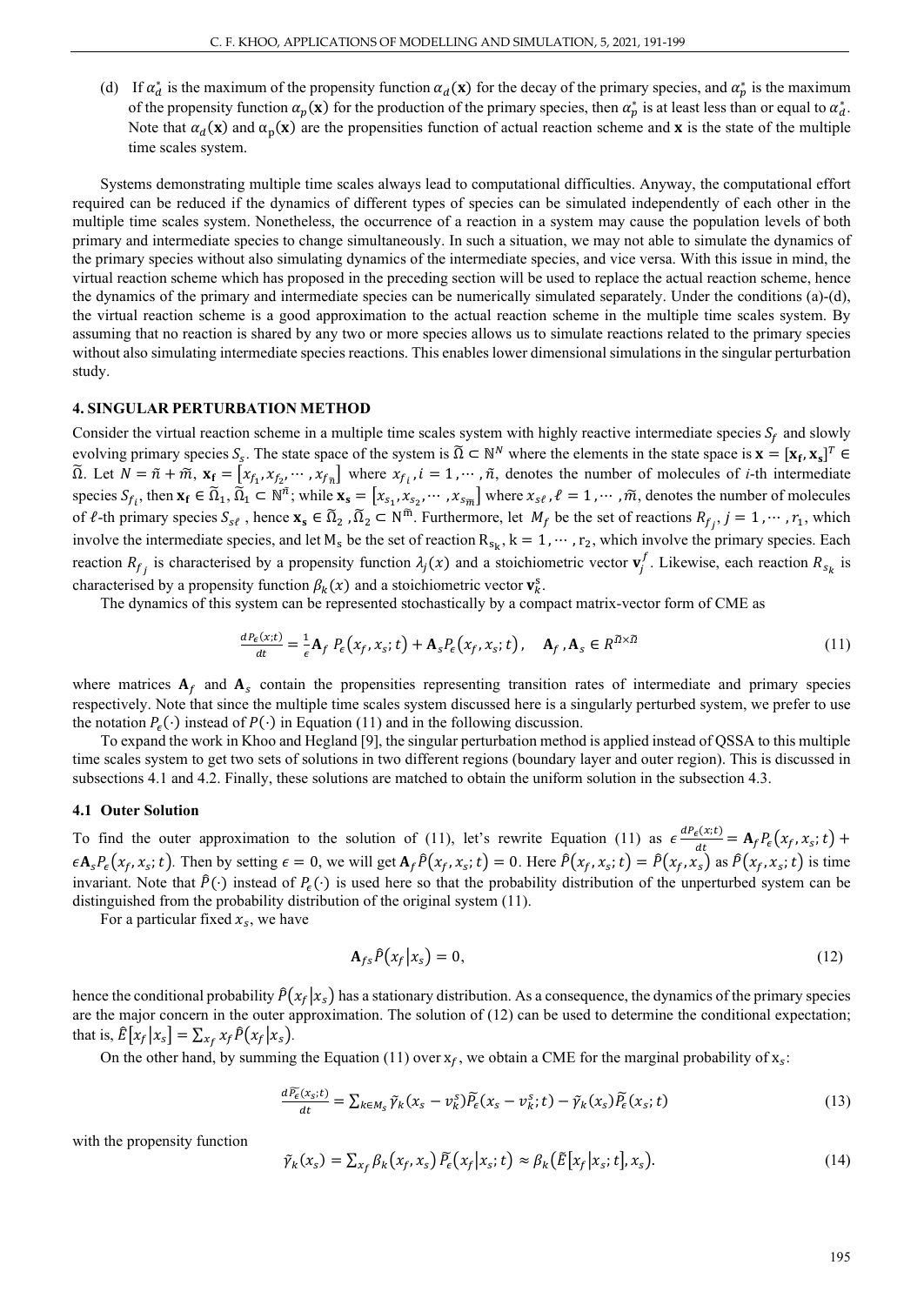The functional  $\tilde{\gamma}_k(x_s)$  in (14) is the conditional expectation of the functional  $\beta_k(x_f, x_s)$  where  $\tilde{E}[x_f | x_s; t] =$  $\sum_{x_f} x_f \overline{P}_\epsilon(x_f | x_s; t).$ 

Now, use  $\hat{E}[x_f|x_s]$  as the approximation of  $\tilde{E}[x_f|x_s;t]$ , Equation (13) can be approximated by

$$
\frac{d\hat{P}(x_s;t)}{dt} = \sum_{k \in M_S} \hat{\gamma}_k (x_s - v_k^S) \hat{P}(x_s - v_k^S; t) - \hat{\gamma}_k (x_s) \hat{P}(x_s; t)
$$
(15)

with the propensity function

$$
\hat{\gamma}_k(x_s) = \sum_{x_f} \beta_k \left( x_f, x_s \right) \hat{P} \left( x_f | x_s \right) \approx \beta_k \left( \hat{E} \left[ x_f | x_s \right], x_s \right). \tag{16}
$$

Finally, the marginal probability distribution of the intermediate species,  $\hat{P}(x_f; t)$ , can be computed via the formula of conditional probability, that is,

$$
\widehat{P}(x_f; t) = \sum_{x_s} \widehat{P}(x_f | x_s) \widehat{P}(x_s; t)
$$
\n(17)

Compared to the dimension of the original system (11), both the homogeneous Equation (12) and the CME (15) are of lower dimension; hence the system (Equations (12) and (15)) in this subsection is known as a reduced or degenerate model.

#### **4.2 Inner Solution**

Because the outer solution does not provide a good approximation in the boundary layer (inner region) where  $t \in [0, \theta]$ , an alternative approximation is used to study the singular limit as  $\epsilon \to 0$ . We introduce a scaled time variable  $\tau = \frac{t}{\epsilon}$  to magnify the boundary layer, thereby disclosing the boundary layer jump in this region.

As a consequence, the CME (11) can be reformulated as

$$
\frac{d\overline{P_{\epsilon}}(x;\tau)}{d\tau} = \sum_{j \in M_f} a_j (x_f - v_j^f, x_s) \overline{P_{\epsilon}}(x_f - v_j^f, x_s; \tau) - a_j (x_f, x_s) \overline{P_{\epsilon}}(x; \tau)
$$

$$
+ \epsilon \sum_{k \in M_s} \beta_k (x_f, x_s - v_k^s) \overline{P_{\epsilon}}(x_f, x_s - v_k^s; \tau) - \beta_k (x_f, x_s) \overline{P_{\epsilon}}(x; \tau)
$$

$$
= \mathbf{A}_f \overline{P_{\epsilon}}(x; \tau) + \epsilon \mathbf{A}_s \overline{P_{\epsilon}}(x; \tau)
$$
(18)

Summing the Equation (20) over  $x_f$  and set  $\epsilon = 0$  gives

$$
\frac{d\breve{P}(x_{\breve{s}};t)}{d\tau} = 0.
$$
 (19)

That means  $x_s(\tau) = x_s(0) = x_{s0}$ . Hence, the probability distribution of  $x_f$  obeys a lower dimension CME:

$$
\frac{d\breve{P}(x_f, x_{s0}; \tau)}{d\tau} = \sum_{j \in M_f} a_j (x_f - v_j^f, x_{s0}) \breve{P}(x_f - v_j^f, x_{s0}; \tau) - a_j (x_f, x_{s0}) \breve{P}(x_f, x_{s0}; \tau)
$$
(20)

Here  $\check{P}(\cdot)$  is used to replace  $\bar{P}(\cdot)$  so that we can distinguish the difference between the probability distributions of perturbed (18) and unperturbed (20) systems.

#### **4.3 Matching and Uniform Approximation**

The expected values of complex and substrate in both inner and outer regions are computed in this part, these solutions are conjectured to have a unique common limit at the edge of boundary layer. Consider now  $\epsilon \to 0$ ,  $\tau \to \infty$  and  $t \to 0$  respectively, the common limit of the inner and outer solutions is defined as

$$
\lim_{t \to 0} \hat{E}[\cdot; t] = \lim_{\tau \to \infty} \check{E}[\cdot; \tau]. \tag{21}
$$

The inner and outer solutions are matched if in the limit of  $\epsilon \to 0$ , the expected value in inner region as  $\tau \to \infty$  is equal to the expected value in outer region as  $t \rightarrow 0$ .

Then, the uniform approximation  $E_u(t)$ , which well-approximates the actual solution on the entire time domain, is defined as

$$
E_u(t) = \hat{E}[\cdot; t] + \check{E}[\cdot; t/\epsilon] + E_c
$$
\n(22)

where  $E_c = \lim_{\tau \to 0} \hat{E}[\cdot; \tau] = \lim_{\tau \to \infty} \hat{E}[\cdot; \tau]$  is the common limit of the outer and inner solutions.

In brief, the steps of the method proposed in this paper are summarised in Figure 1. That is, we first model the reactions of the chemical species by using the virtual reaction model proposed in section 2. Next, by referring to the conditions (a)-(d) which have discussed in section 3, we divide the chemical species to primary species and intermediate species into different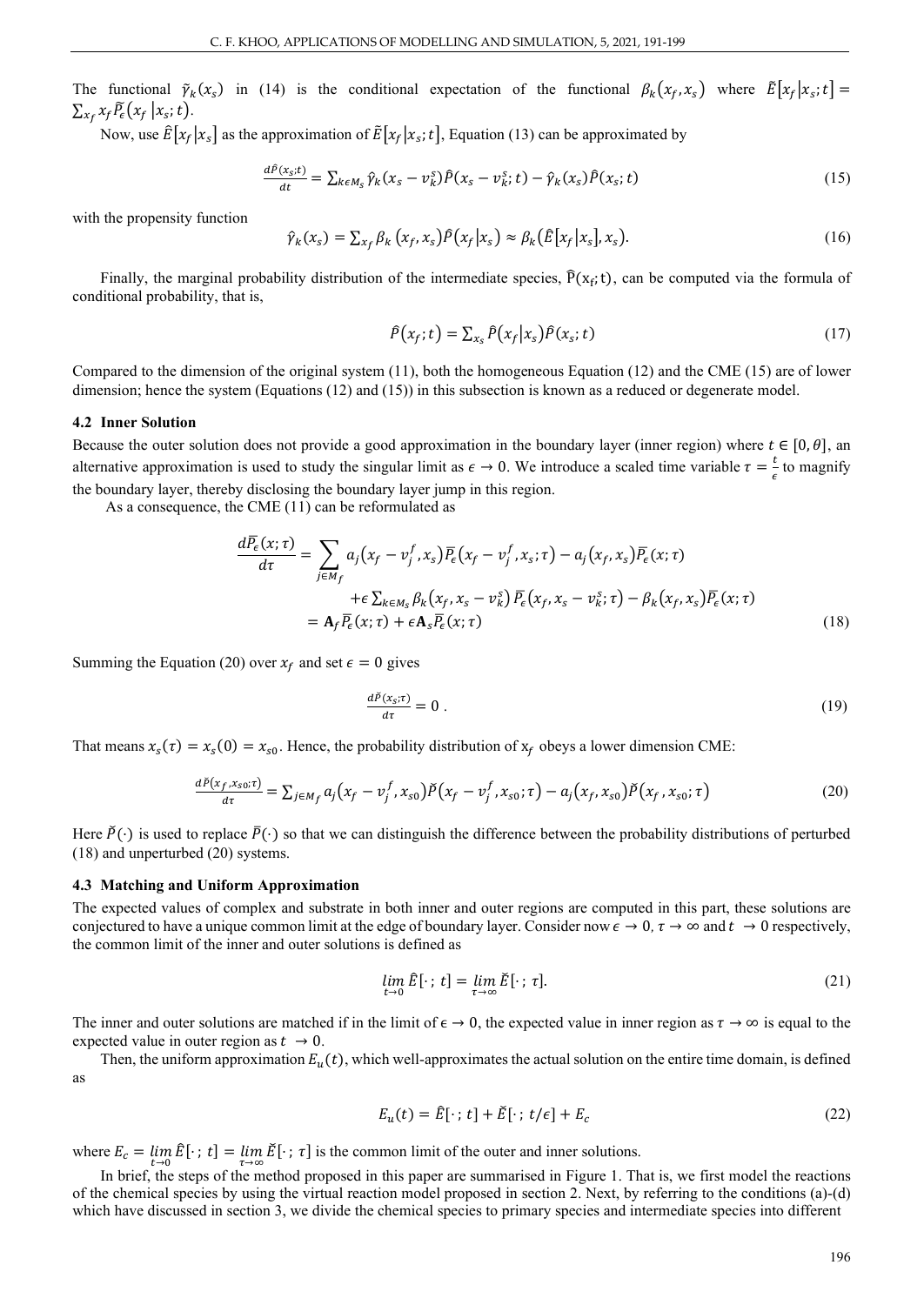

Figure 1. The steps proposed to deal with stochastic modelling of a multiple time scales system

subdomains according to their dynamics. Then by using the singular perturbation method as discussed in section 4, the dynamics of primary and intermediate species are computed separately by using the outer approximation as in subsection 4.1 and inner approximation as in subsection 4.2, finally a uniform approximation is obtained by matching the outer and inner solutions.

#### **5. IMPLEMENTATION**

A simple catalytic reaction system will be considered here to illustrate the efficiency of the approach presented in the preceding section.

$$
S_1 \xrightarrow{\kappa_1} S_2 \xrightarrow{\kappa_2} S_3 \tag{23}
$$

$$
S_2 + S_4 \stackrel{\kappa_3}{\to} S_2 + S_5 \tag{24}
$$

with rate constants and initial conditions taken from the paper of Mastny *et al.* [10]:  $\kappa_1 = 1, \kappa_2 = 1000, \kappa_3 = 100, \kappa_1(0) =$  $15, x_4(0) = 20, x_2(0) = x_3(0) = x_5(0) = 0$ . Furthermore, we choose  $\epsilon = 0.005$  for this example. Note that mass conservation laws hold, so that nonzero probabilities only occur for  $x_1 + x_2 + x_3 = x_{T1}$  and  $x_4 + x_5 = x_{T2}$ , where  $x_{T1}$  and  $x_{T2}$  are positive constants. Hence, we only include  $x_1, x_2$  and  $x_4$  in our modelling.

The reactions (23) and (24) are replaced with the following virtual reaction scheme:

$$
S_1 \rightarrow \emptyset, \text{ propensity function } \beta_1(x_1, x_2, x_4) = \kappa_1 x_1 \n\emptyset \rightarrow S_2, \text{ propensity function } \lambda_1(x_1, x_2, x_4) = \kappa_1 x_1 + \kappa_3 x_2 x_4 \nS_2 \rightarrow \emptyset, \text{ propensity function } \lambda_2(x_1, x_2, x_4) = \kappa_2 x_2 + \kappa_3 x_2 x_4 \n\emptyset \rightarrow S_4, \text{ propensity function } \beta_2(x_1, x_2, x_4) = \kappa_3 x_2 x_4
$$
\n(25)

The dynamics of such system can be represented in the CME as

$$
\frac{dP_{\epsilon}(x_1, x_2, x_4; t)}{dt} = \frac{1}{\epsilon} \mathbf{A}_f P_{\epsilon}(x_1, x_2, x_4; t) + \mathbf{A}_s P_{\epsilon}(x_1, x_2, x_4; t)
$$
(26)

where the reaction's stoichiometric vectors are  $\mathbf{v}_1^s = [-1,0,0]^T$ ,  $\mathbf{v}_2^s = [0,0,1]^T$ ,  $\mathbf{v}_1^f = [0,-1,0]^T$  and  $\mathbf{v}_2^f = [0,0,1]^T$ .

To obtain the outer solution, we set  $\epsilon = 0$  and solve

$$
\mathbf{A}_{fs}\hat{P}(x_2|[x_1, x_4]) = 0,\tag{27}
$$

with propensity functions  $a_1(x_1, x_2, x_4) = 0.005x_1 + 0.5x_2x_4$  and  $a_2(x_1, x_2, x_4) = 5x_2 + 0.5x_2x_4$  for given  $x_1$  and  $x_4$ , as well as

$$
\frac{d\hat{P}(x_1, x_4; t)}{dt} = \hat{\mathbf{A}}_s \hat{P}(x_1, x_4; t) \tag{28}
$$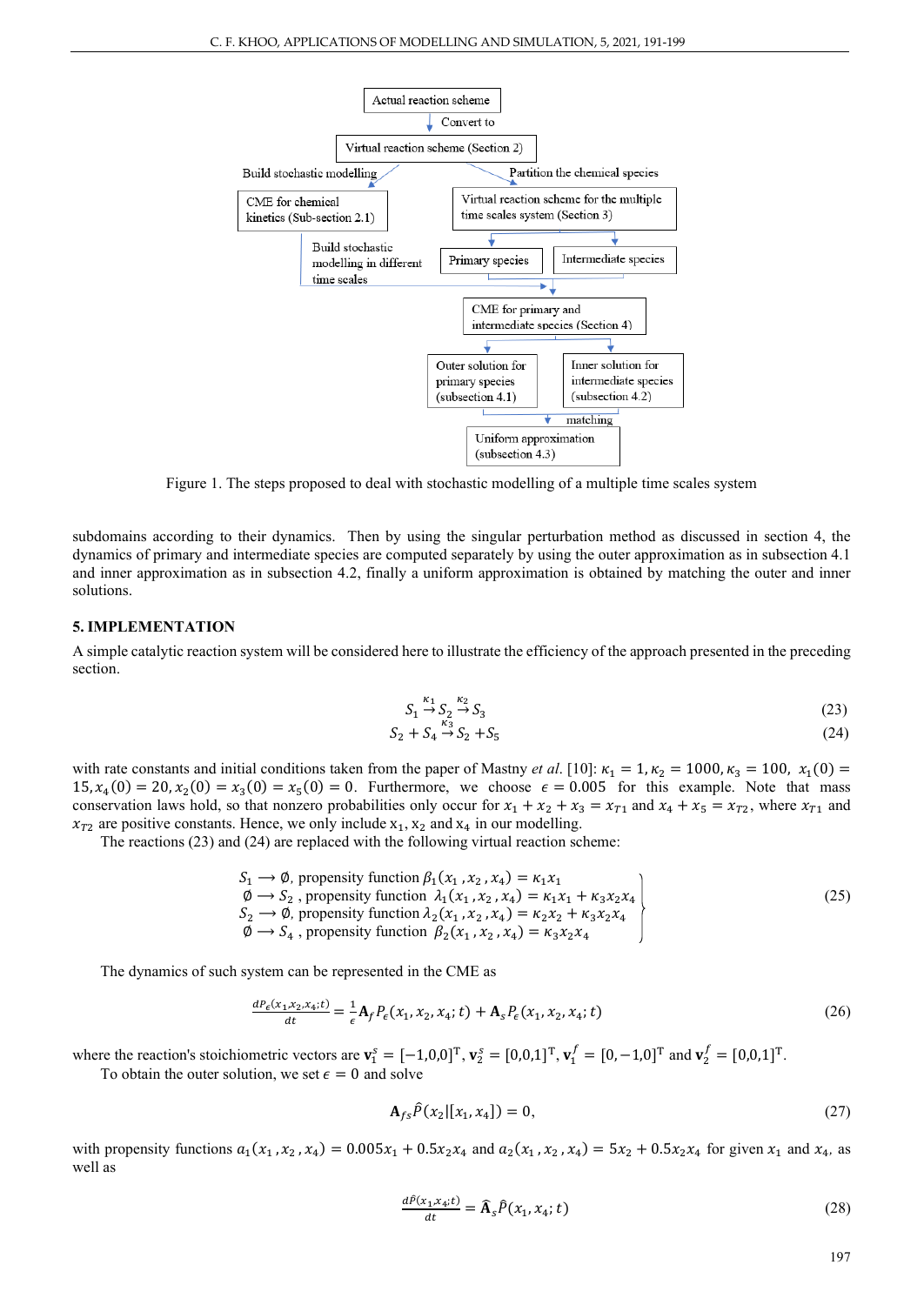where  $\widehat{A}_s$  contains the propensity functions  $\beta_1(x_1, x_2, x_4)$  and  $\beta_2(x_1, x_2, x_4)$ .

To obtain the inner solution, we set  $\tau = \frac{t}{\epsilon}$  and solve

$$
\frac{d\breve{P}(15, x_2, 0; \tau)}{d\tau} = \overline{\mathbf{A}}_f \breve{P}(15, x_2, 0; \tau) \tag{29}
$$

with propensity functions  $\bar{a}_1(15, x_2, 0; ) = 0.05x_1 + 0.5x_2x_4$  and  $\bar{a}_2(15, x_2, 0; ) = 5x_2 + 0.5x_2x_4$ . Then the expected values of *S*1, *S*<sup>2</sup> and *S*<sup>4</sup> are determined for both outer and inner approximation, match them to get the common limit, and determine their uniform approximation.

The results are shown in Figure 2(a), Figure 2(b) and Figure 2(c). The computed expected value of molecular species *S*1, *S*<sup>2</sup> and *S*<sup>3</sup> obtained via the simulation of reaction scheme (23) and (24) are presented in the blue dashed line. In comparison with the actual solution (blue solid line) which obtained by solving the CME of actual reaction scheme directly, the maximum percent relative errors throughout the time domain are 0.1%, 0.8% and 5.0% respectively. Note here the formula for percent relative error that we used here is

$$
percent \text{ relative error} = \frac{|\text{actual solution} - \text{uniform approximation}|}{|\text{actual solution}|} \times 100\%
$$
\n(30)

As a consequence, we can say the virtual reaction scheme in conjunction with the singular perturbation method has actually provided quite a reasonably good approximation. The most important point is this approach can be done in lower dimension, so it may help in dealing with the high dimensional computational works in chemical kinetics.



Figure 2. The computed expected value of molecular species  $S_1$ ,  $S_2$  and  $S_3$  obtained via the simulation of reactions (23) and (24) with the parameters  $x_1(0) = 15$ ,  $x_4(0) = 20$ ,  $x_2(0) = S_3(0) = x_5(0) = 0$ ,  $\kappa_1 = 1$ ,  $\kappa_2 = 1000$  and  $\kappa_3 = 100$ .